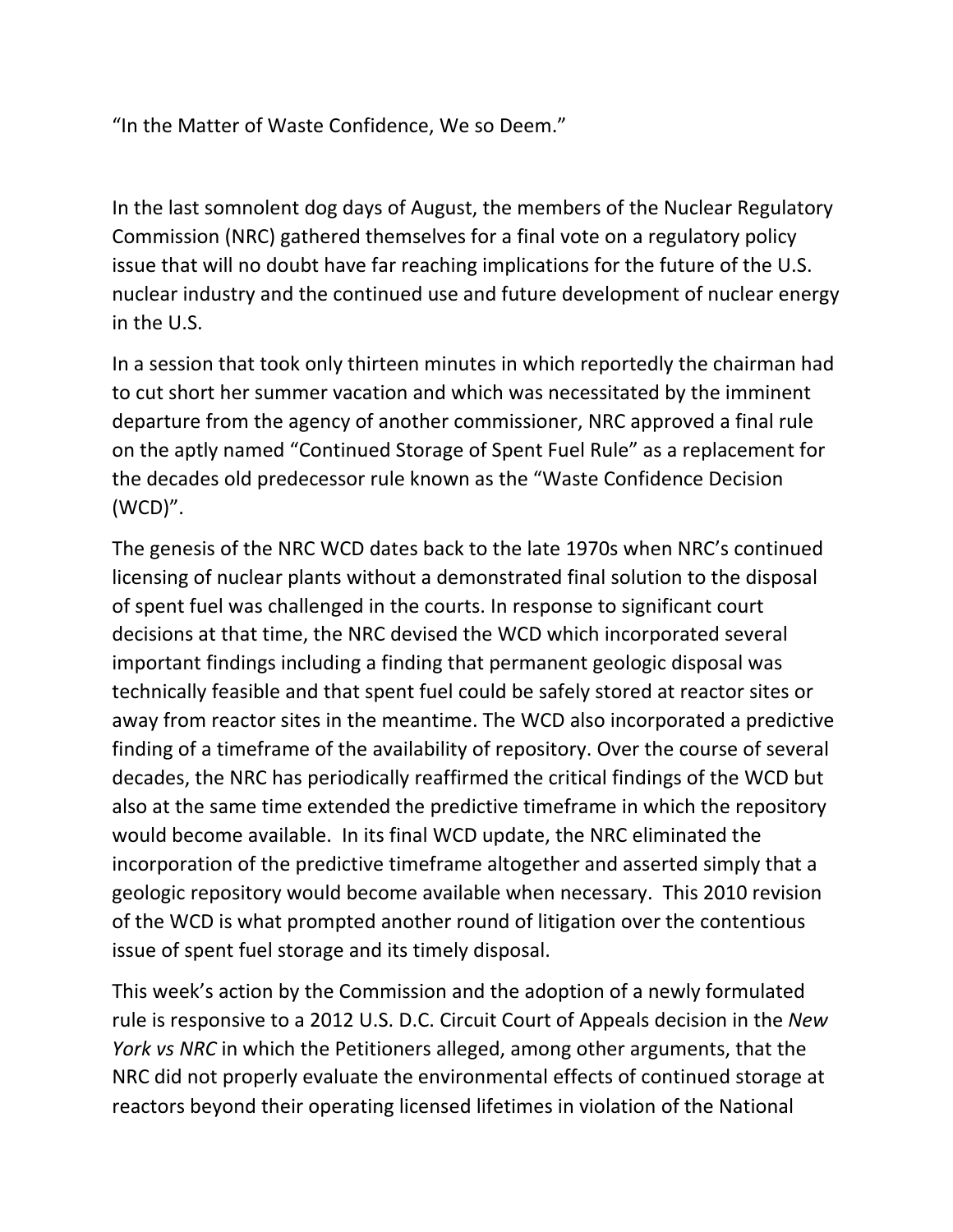Environmental Policy Act (NEPA). The Court vacated the Commission's Waste Confidence Decision and associated storage rule on NEPA grounds and ordered the Commission to conduct a fully complaint evaluation of the environmental impacts of continued storage of spent fuel, including the case of indefinite storage of spent fuel because of the Federal Government's failure to construct a geologic repository for disposal.

The Court's decision and remand is only one of several cases in which the Court has strongly expressed its continued and increasing frustration with the Federal Government failure's to effectively implement a national nuclear waste management program under duly enacted laws requiring the Federal Government to provide for a permanent disposal of spent nuclear fuel and high‐level radioactive waste. An earlier decision by another D.C. Circuit panel found that the NRC had violated the Nuclear Waste Policy Act (NWPA) by prematurely terminating its regulatory review of the Department of Energy's Yucca Mountain license application and ordered the agency back to work on the application using existing congressional‐approved carryover funding. And in a more recent case, another three‐judge panel of the same Court ordered the Department of Energy to suspend the collection of NWPA required fee payments unless and until the DOE resumes implementation of the NWPA or Congress passes an alternative nuclear waste program.

So mindful of this growing impatience, the NRC dutifully conducted a comprehensive evaluation over the past two years, and developed a generic environmental impact statement that analyzes the environmental impacts of continued storage of spent fuel at reactor sites beyond their licensed operational lifetimes, resulting from the continued lack of availability of a geologic repository for permanent disposal.

The NRC's GEIS evaluates effects of continued storage over three timeframes, a short‐term where the fuel is stored at reactor sites for 60 years beyond the operating licensed lifetime, a second long‐term timeframe in which spent fuel is required to be stored for an additional 100‐year period and then finally a third timeframe in which spent fuel is stored indefinitely.

In all three cases, the NRC found that the environmental impacts of continued storage of spent fuel at reactor sites were "small" and with no significant impacts,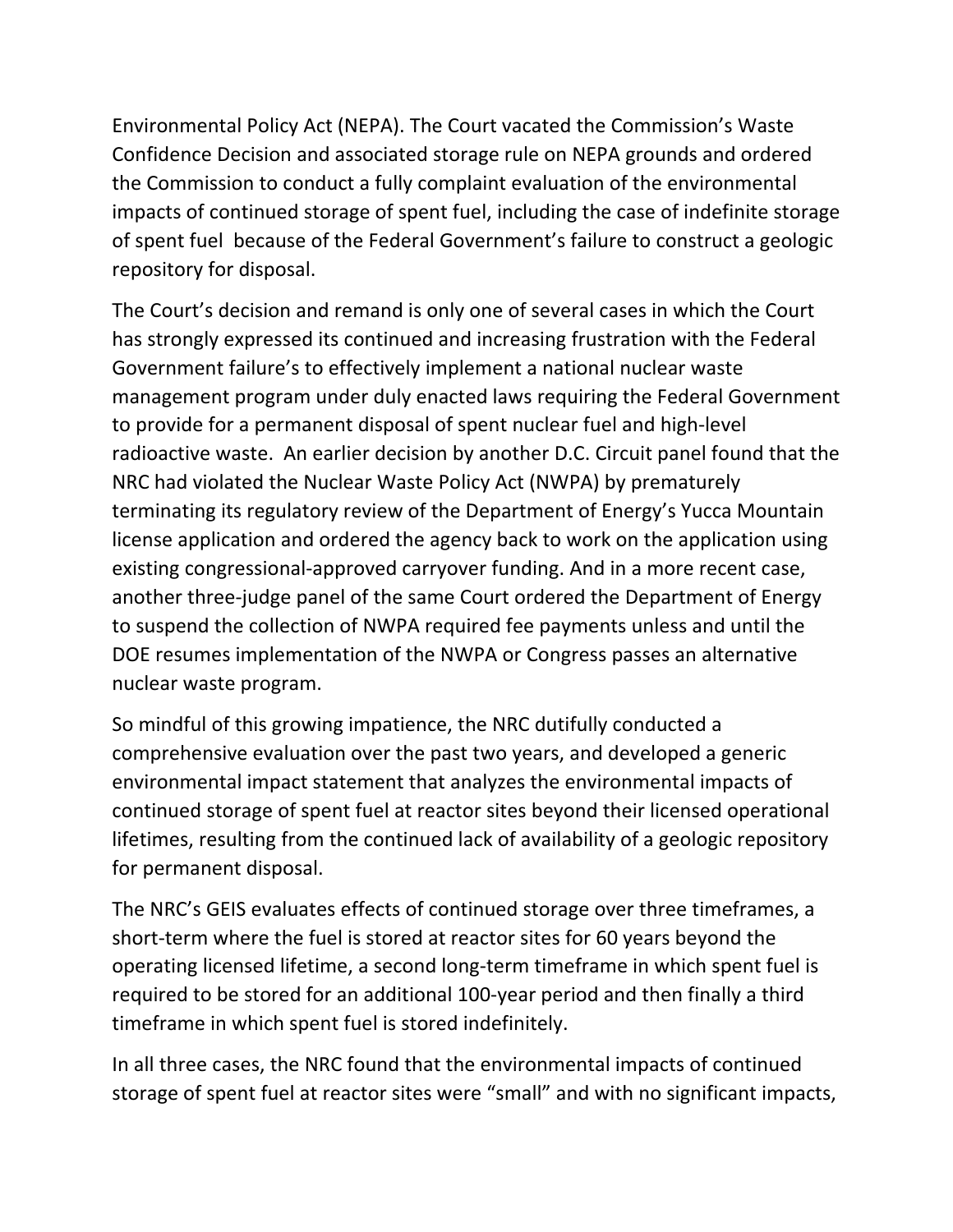even for the case where the spent fuel was stored indefinitely because of unavailability of a repository. In no small measure, the result, especially for the case of indefinite storage, was driven by the NRC's staff assumption in all three cases that there would continue to be institutional controls throughout each timeframe, i.e., regulatory oversight and monitoring, ensuring therefore that there would be no adverse effects to the environment.

As structured, the approved rule now allows the Commission to move forward and resume final agency licensing decisions which have been held in abeyance for over two years while the NRC staff developed the GEIS and associated rule. When the rule goes into effect 30 days after its publication in the Federal Register, the GEIS is incorporated by reference in individual licensing proceedings and therefore any related challenges regarding the long‐term effects of continued at‐ reactor storage cannot be raised because they have been "deemed" to have been addressed and found to have no significant consequences.

The importance of the assumption of continued indefinite institutional controls to the outcome of NRC's analyses of no significant impact cannot be overstated. In fact, Chairman Macfarlane's partial dissenting comments highlights its importance and touched off a sotto voce debate within the industry and elsewhere. Chairman Macfarlane referred to "the elephant in the room" was the concern that by adopting the rule and GEIS, essentially affirming conclusion of no significant environmental impacts of indefinite at‐reactor storage, that NRC might be inadvertently tipping the balance and creating the enabling regulatory conditions under which a repository might never come to pass. Macfarlane continued her partial dissenting comments by suggesting that she would have preferred that the GEIS have included additional scenarios of indefinite storage without institutional controls.

But, the NRC staff in the GEIS had already acknowledged that without institutional controls, the case where spent fuel is stored indefinitely could have severe consequences similar to what the DOE had determined in its Yucca Mountain Project EIS in the "No Action" Alternative found in Appendix K.

As discussed in the GEIS, NEPA does not require agencies to consider "worst case" scenarios and the NRC staff made a persuasive case that that the most reasonably likely assumption is that indefinite storage would be accompanied concurrently